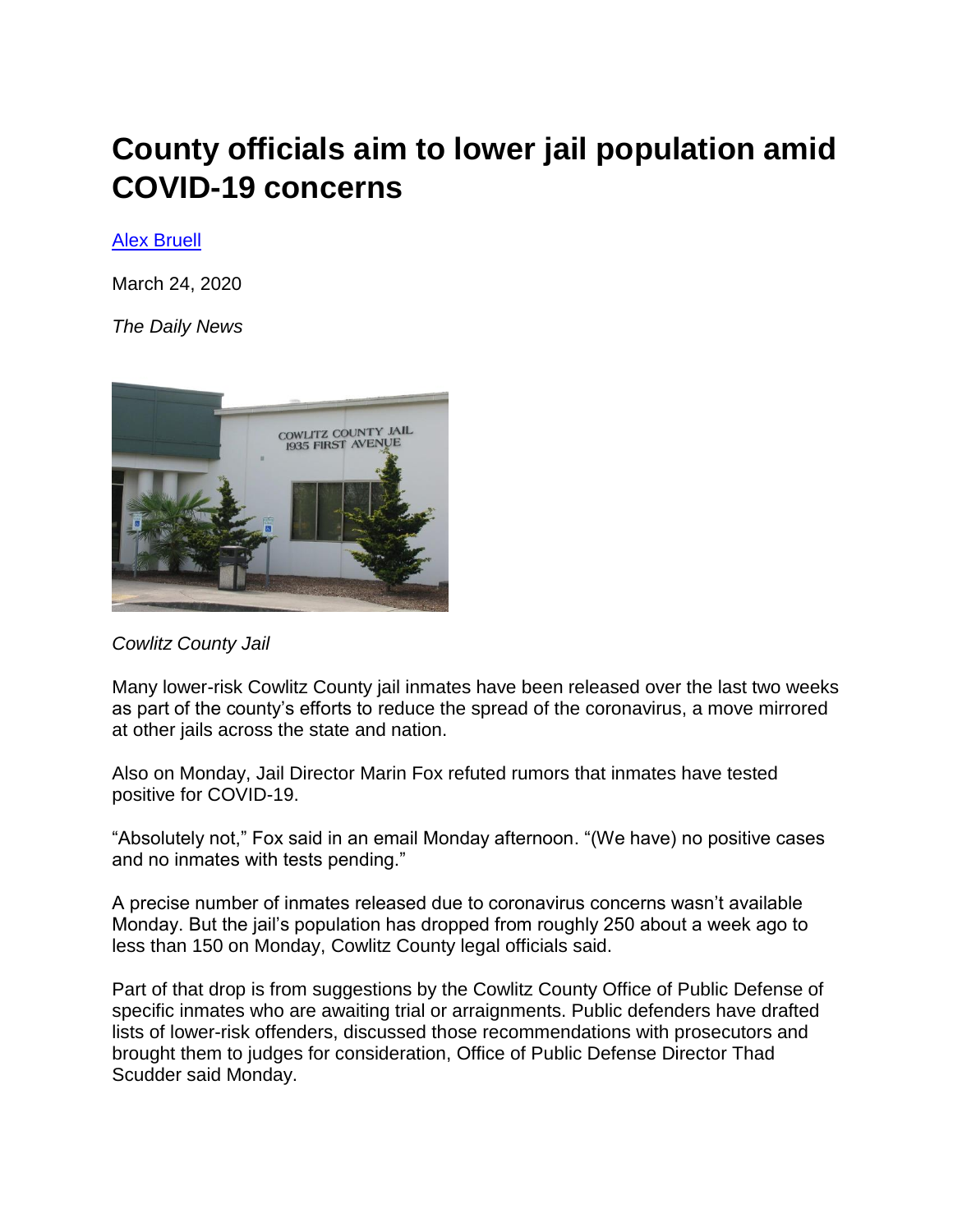"There has been a concerted effort by both parties to try to alleviate, reduce the population in the jail given the public health concerns that are associated with custodial settings during the context of this COVID-19 crisis," Scudder said. "The jail is not equipped, through no fault of their own, to deal with social distancing, to be able to segregate people the way they need to be segregated.["](javascript:void(0))

Prosecutors mostly didn't object to low-level drug possession cases or cases without a specific victim, Cowlitz County Prosecutor Ryan Jurvakainen said. They did generally object to releasing offenders charged with serious violent or sex crimes, or crimes with an identifiable victim, but there were very few cases of that kind suggested, he said.

Out of a list of 50 inmates presented to the prosecutor's office, Jurvakainen said about 10 were released or bailed out on their own, and another 15 were released by the court.

Cowlitz County Superior Court Judge Stephen Warning said the efforts to lower the jail population is a matter of community safety. But it's also a careful balancing act, he acknowledged.

"Obviously the jail is a bad place for communicable disease, so we want to try to keep population as low as possible," Warning said.

The situation is affecting bail setting, which is based on suspects' likelihood to re-offend or flee. It's still a case-by-case basis, but in this moment, risk of re-offending especially violent re-offending — is the more pressing factor, Warning said.

A case involving potential violence arose this weekend. During a Castle Rock man's first appearance on allegations of second-degree assault, Warning ordered the man released with no bail. The man, Barry Justus, is accused of shooting another resident of his apartment complex with a pellet gun. The victim sustained only minor injuries and the pellet was lodged in his jacket, according to a probable cause statement. Justus was arrested, but then released in part due to the coronavirus threat, officials said.

"That's the kind of case where (coronavirus concerns are) obviously a big factor in the decision-making process," Warning said. "It's the same decision all judges make every day. We're just making it with a little different equation ... (in our) current situation."

"Everybody in the jail, jailers, jail staff or people being held there are kind of in a tough spot," Scudder said. "I think everybody in the process is aware of that."

Meanwhile, some local law enforcement agencies said they are taking a more conservative approach to whom they book. Kelso police are still booking people with outstanding warrants or on crimes where mandatory court appearances are required, Captain Rich Fletcher said.

There are some offenses they will not book people for, but for safety reasons he declined to say exactly which ones.